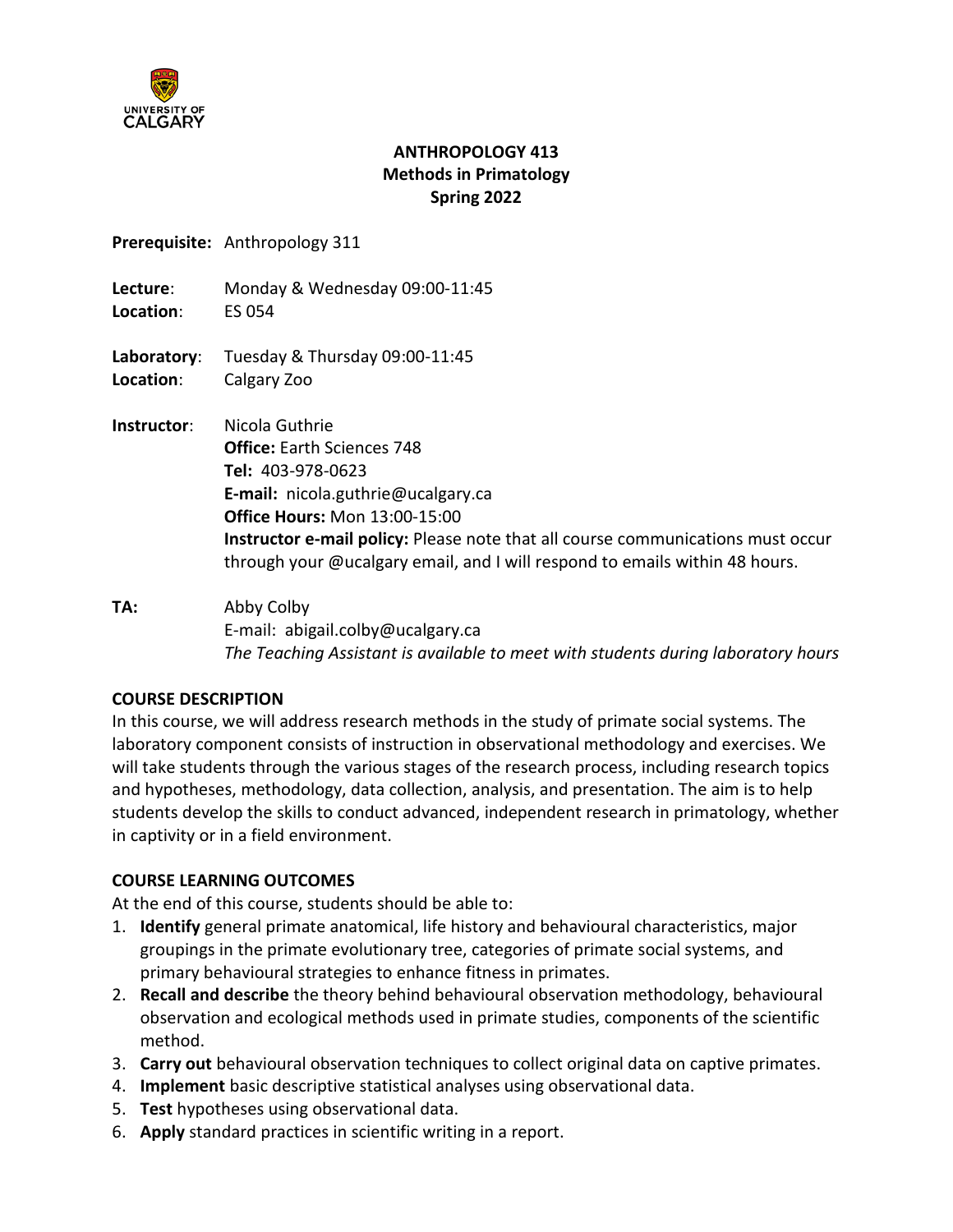7. **Produce** a scientific report based on behavioural observation data.

### **REQUIRED TEXTS (available at the UCalgary Bookstore)**

- 1. Teichroeb JA, Corewyn LC, and Patterson JD. 2021. Primate Behavior: An Exercise Workbook. 3rd ed. Long Grove, Ill: Waveland Press, Inc.
- 2. Setchell JM, and Curtis DJ. 2011. Field and Laboratory Methods in Primatology: A Practical Guide. 2nd ed. Cambridge: Cambridge University Press.

### **LEARNING TECHNOLOGIES AND REQUIREMENTS**

There is a D2L site for this course which contains information on assignments and other relevant class resources and materials (see [https://d2L.ucalgary.ca\)](https://d2l.ucalgary.ca/).

### **IMPORTANT DATES (see detailed lecture and lab schedules below)**

| May 4   | First day of lectures |
|---------|-----------------------|
| May 23  | Victoria Day          |
| June 15 | Last day of lectures  |

### **ASSESSMENT COMPONENTS (see details below and on d2l.ucalgary.ca)**

| <b>Assignment</b>        | <b>Due Date</b> | % Total Grade |
|--------------------------|-----------------|---------------|
| <b>Online Recap Quiz</b> | May 15          | 2.5%          |
| Lab Assignment #1        | <b>May 15</b>   | 2.5%          |
| Lab Assignment #2        | May 27          | 20%           |
| Test #1                  | <b>May 30</b>   | 25%           |
| Lab Assignment #3        | June 15         | 25%           |
| Final exam               | TBA/Registrar's | 25%           |
|                          | Scheduled       |               |

Students are expected to attend lectures and to participate in all assigned exercises. Some of the work for this course will be conducted at the Calgary Zoo, and attendance for scheduled labs is mandatory. Accommodation will be made for the transportation time of students with courses held on campus immediately after lab hours. Students are responsible for materials covered in the textbooks and lectures. Classroom materials missed due to absenteeism are the sole responsibility of the students.

A quiz to recap important information from Anth 311 will be posted on D2L which you will need to complete for 2.5% of your grade. An Introduction to Primates PDF will be provided on D2L as study material. You only need to complete the quiz to get 2.5%, your grade will not be considered, although it is necessary to know this information going forward in this course.

Tests 1 and 2 (final exam) are multiple-choice and short answer format. Only basic calculators and pens/pencils may be used for tests. If you miss a required component of the course, you must contact the instructor in writing (e-mail) within 24 hours to discuss options to submit and/or make up for that component. Assignments submitted after the deadline may be penalized with the loss of a grade (e.g.: A- to B+) for each day late. If you foresee a missed test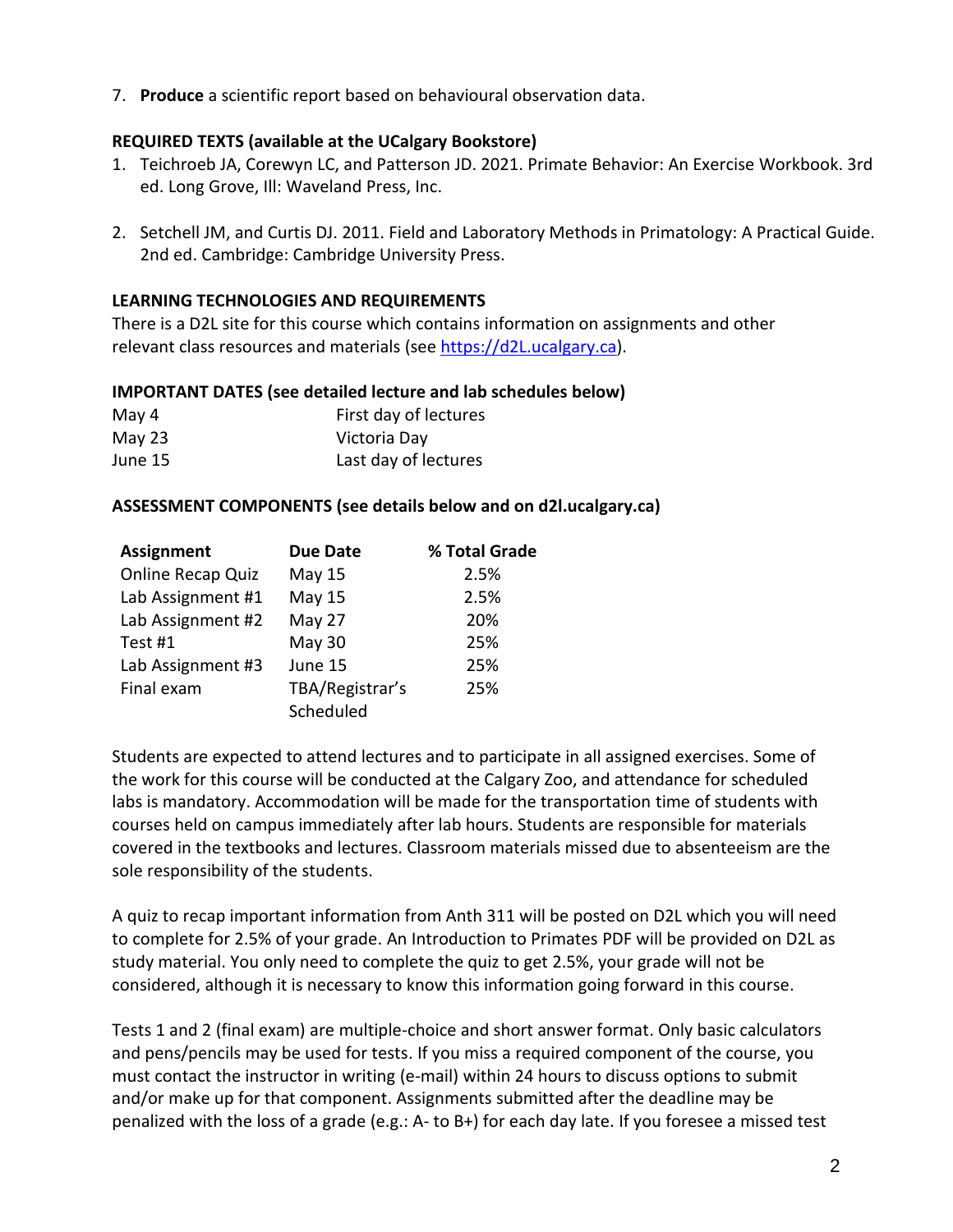or assignment due to a personal scheduling conflict, you must contact the instructor at least two weeks prior to the due date. In these cases, make-ups and extensions are at the discretion of the instructor.

#### **MARKING GUIDELINES**

| A+ | 95-100%  | C+ | 67–70.9% |
|----|----------|----|----------|
| A  | 90-94.9% | C  | 63-66.9% |
| А- | 85-89.9% | C- | 59-62.9% |
| B+ | 80-84.9% | D+ | 55-58.9% |
| B  | 75-79.9% | D  | 50-54.9% |
| B- | 71-74.9% | F  | < 50%    |

A passing grade on any particular component of the course is not essential for the student to pass the course as a whole. See also [https://www.ucalgary.ca/pubs/calendar/current/f-1.html.](https://www.ucalgary.ca/pubs/calendar/current/f-1.html) Reappraisal of Graded Term Work: [http://www.ucalgary.ca/pubs/calendar/current/i-2.html.](http://www.ucalgary.ca/pubs/calendar/current/i-2.html) Reappraisal of Final Grade: [http://www.ucalgary.ca/pubs/calendar/current/i-3.html.](http://www.ucalgary.ca/pubs/calendar/current/i-3.html)

#### **EXPECTATIONS FOR WRITING**

All written assignments (including, to a lesser extent, written exam responses) will be assessed at least partly on writing skills. Writing skills include not only surface correctness (grammar, punctuation, sentence structure, etc.) but also general clarity and organization. Sources used in research papers must be properly documented. If you need help with your writing, you may use the writing support services in the Learning Commons. For further information, please refer to the official online University of Calgary Calendar, Academic Regulations, E. Course Information, E.2: Writing Across the Curriculum: [http://www.ucalgary.ca/pubs/calendar/current/e-2.html.](http://www.ucalgary.ca/pubs/calendar/current/e-2.html)

#### **LECTURE SCHEDULE**

*Subject to change, including reading assignments*

#### **Part I. Methods in Primate Behaviour**

*Reading: Teichroeb et al. Chapters 1-4, 6-7, 9*

| May 4  | <b>General Introduction to the Course</b>                    |
|--------|--------------------------------------------------------------|
| May 9  | <b>Behaviour Basics</b><br>Introduction to Assignment #1     |
| May 11 | <b>Observational Methods</b><br>Research Design              |
| May 16 | Analysis<br>Introduction to Assignment #2                    |
| May 18 | <b>Scientific Writing</b><br>Organizing Data in Spreadsheets |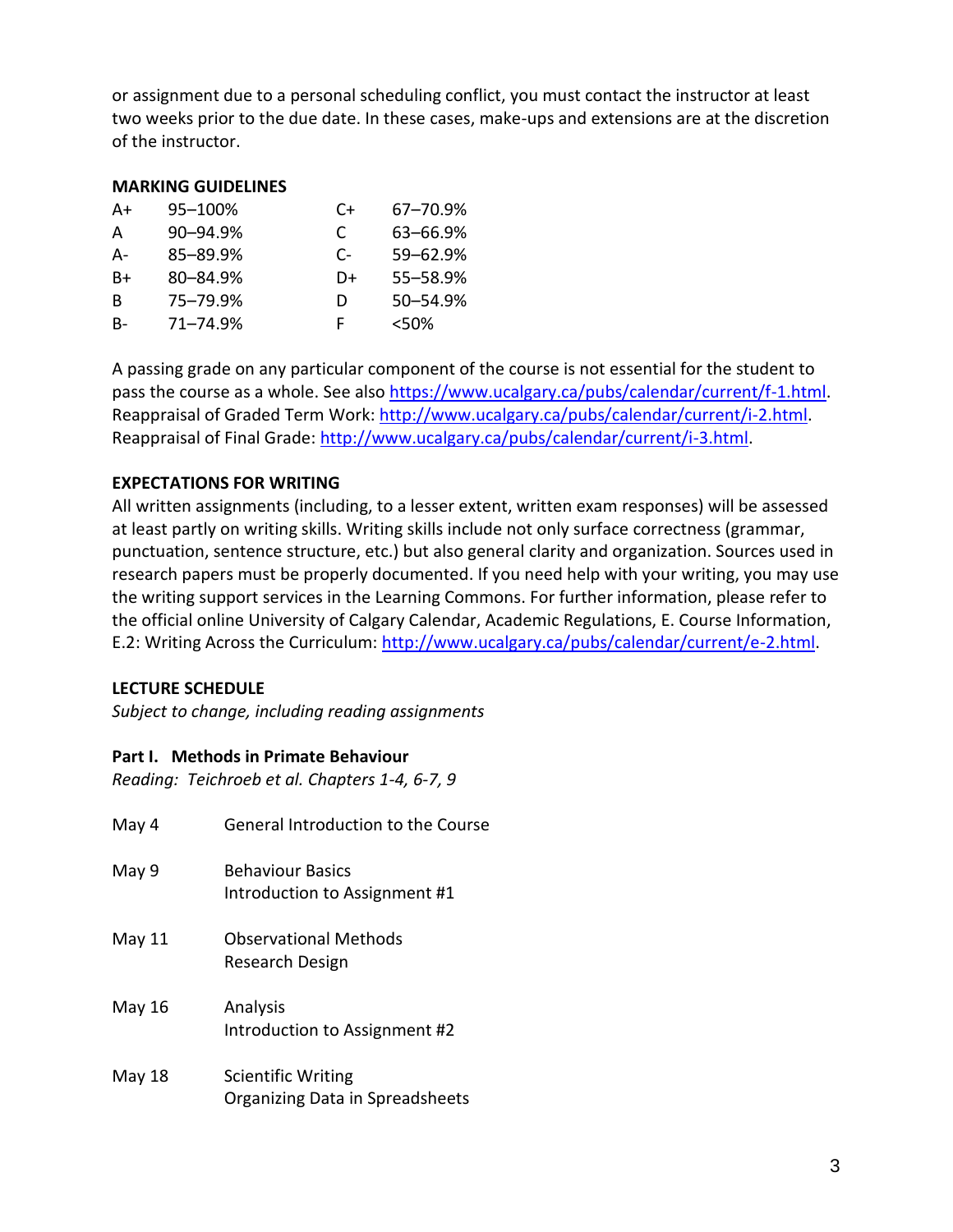- May 25 Test Review Assignment #2 Workshop
- May 30 *Test #1* Introduction to Assignment #3

#### **Part II. Field Methods in Primatology**

*Reading: Teichroeb et al. Chapters 5, 10, Exercises 15-18; Setchell & Curtis Chapters 4, 3, 6, 8, 10, 12, 13, 14, 20, 21*

June 1 Measuring Primate Populations Analysis of Movement Behaviour June 6 Habitat Sampling Analysis of Primate Diets June 8 Animal Handling & Non-Invasive Techniques June 13 Remote sensing Assignment #3 Workshop June 15 Review for Test #2 TBA *Test #2 – during final exam period June 20 - 22*

### **LABORATORY SCHEDULE & ASSIGNMENTS May 5 – No lab for the first week**

**May 9 - June 9** – Regular Laboratory Meetings at the Calgary Zoo

We will meet weekly on Tuesdays and Thursdays at the Zoo to discuss lab assignments, provide help and feedback, etc. The instructor and/or teaching assistant will be present at these times. There will be some days with no scheduled labs, generally the day prior to the deadline for each lab assignment (currently scheduled for May 5<sup>th</sup>, May 26<sup>th</sup>, and June 14<sup>th</sup>, subject to change). **You must attend scheduled labs to collect data for assignments**. However, if you wish to collect data *beyond* the required minimum observation time, you are free to work independently on assignments at any other time during Zoo business hours.

**May 15** – **Assignment #1** due. This assignment is a brief assignment based on Exercise 4 in the Teichroeb et al. workbook. Further instructions will be provided in the lecture on May 9<sup>th</sup>.

**May 27** – **Assignment #2** due. This assignment is based on Exercise 6 in the Teichroeb et al. workbook. Further instructions will be provided in the lecture on May 16<sup>th</sup>.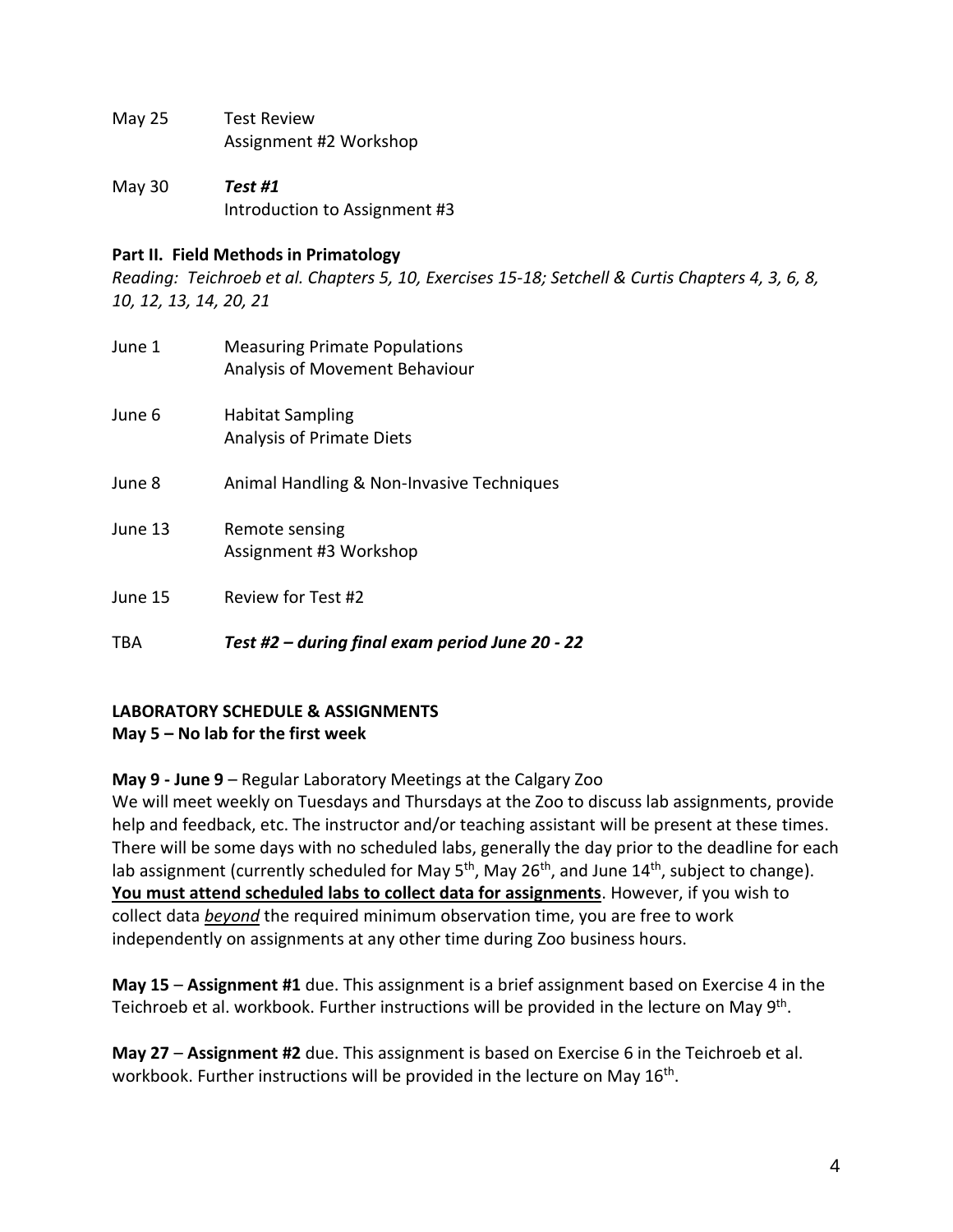**June 15** – **Assignment #3** due. This assignment is based on Exercise 9 in the Teichroeb et al. workbook. Further instructions will be provided in the lecture on May 30<sup>th</sup>.

### **GUIDELINES FOR SUBMITTING ASSIGNMENTS**

Please submit all assignments electronically to Dropbox in D2L. Assignments may be submitted in Word or PDF format. PDF format is preferred as it keeps the formatting consistent. Assignments should have a file name as follows: "First Name Last Name Assignment Number" (e.g., Alex Smith Assignment 2). Assignments must be submitted by 11:59 pm on their due date. It is the student's responsibility to keep a copy of each submitted assignment and to ensure that the proper version is submitted.

# **ADDITIONAL COURSE INFORMATION**

To conduct the research exercises at a minimum cost, students will need to purchase a special Student Membership in the Calgary Zoological Society (\$30 + GST = \$31.50). Forms for this will be given out on May 4<sup>th</sup>. When working at the Calgary Zoo, please do not act as information providers to the public. Please refer curious fellow visitors to the Zoo staff or docents for information on the animals.

Please be respectful of Zoo visitors by allowing them access to viewing areas and walkways, refraining from loud or disruptive conversation, etc. Also please be respectful to all animals at the Zoo, including avoiding eye contact, refraining from tapping on enclosure glass, or otherwise attempting to engage the animals, etc.

Students are not expected to participate as subjects or researchers in research on human subjects (only *nonhuman* primates!).

# **CONDUCT**

Students, employees, and academic staff are also expected to demonstrate behaviour in class that promotes and maintains a positive and productive learning environment. As members of the University community, students, employees, and academic staff are expected to demonstrate conduct that is consistent with the University of Calgary Calendar, the Code of Conduct and Non-Academic Misconduct policy and procedures, which can be found at: <http://www.ucalgary.ca/pubs/calendar/current/k.html>

### **USE OF INTERNET AND ELECTRONIC COMMUNICATION DEVICES IN CLASS**

The use of laptop and mobile devices is acceptable when used in a manner appropriate to the course and classroom activities. Please refrain from accessing websites and resources that may be distracting to you or for other learners during class time. Students are responsible for being aware of the University's Internet and email use policy, which can be found at <https://www.ucalgary.ca/policies/files/policies/electronic-communications-policy.pdf>

# **ACADEMIC ACCOMMODATIONS**

Students seeking an accommodation based on disability or medical concerns should contact Student Accessibility Services; SAS will process the request and issue letters of accommodation to instructors. For additional information on support services and accommodations for students with disabilities, visit [https://live-ucalgary.ucalgary.ca/student-services/access.](https://live-ucalgary.ucalgary.ca/student-services/access) Students who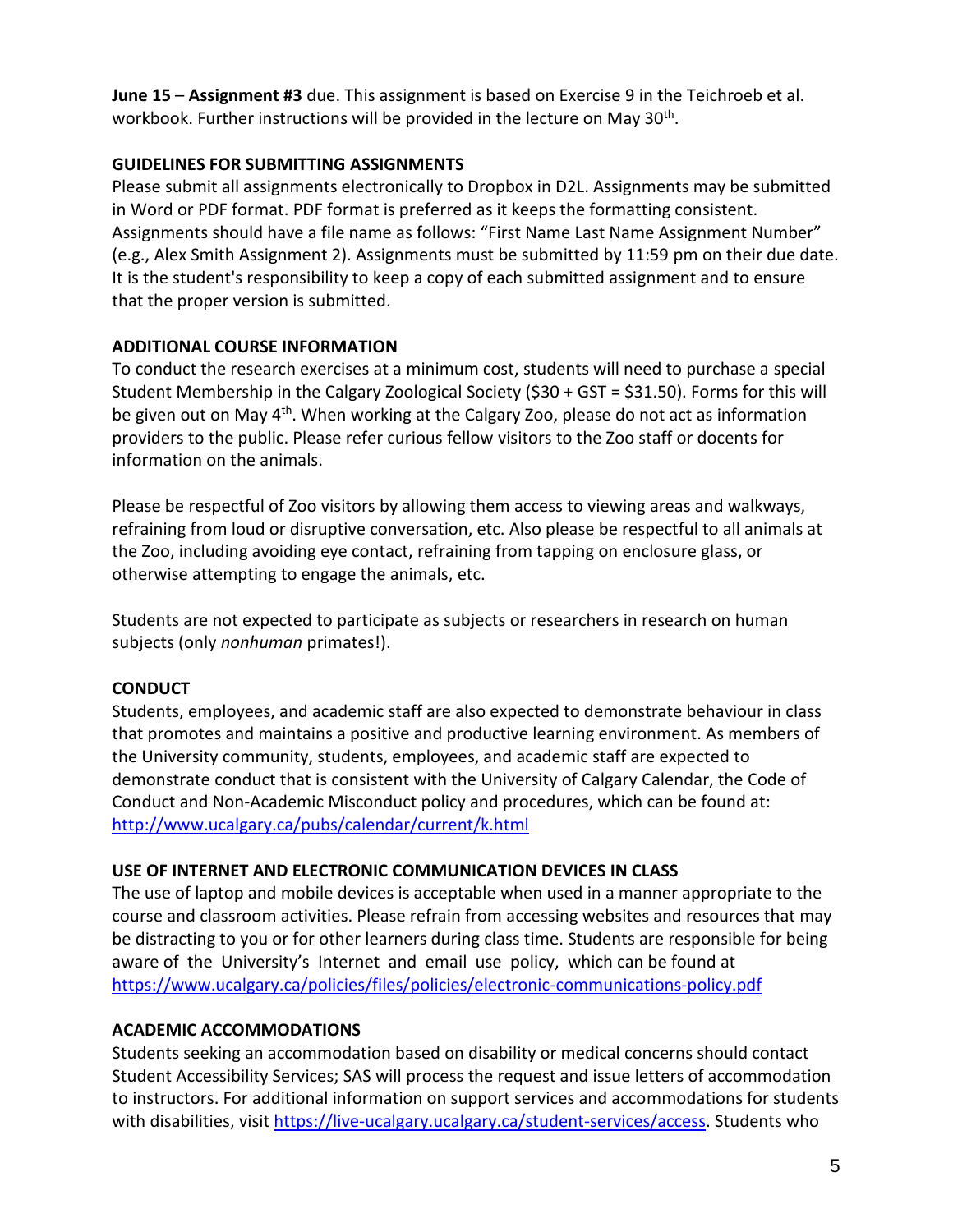require an accommodation in relation to their coursework based on a protected ground other than disability should communicate this need in writing to their Instructor or the Department Head. The full policy on Student Accommodations is available at [https://www.ucalgary.ca/legal](https://www.ucalgary.ca/legal-services/university-policies-procedures/accommodation-students-disabilities-procedure)[services/university-policies-procedures/accommodation-students-disabilities-procedure.](https://www.ucalgary.ca/legal-services/university-policies-procedures/accommodation-students-disabilities-procedure)

### **ACADEMIC MISCONDUCT**

"Academic Misconduct" includes such things as cheating, falsification, plagiarism, unauthorized assistance, and failure to comply with exam regulations or an Instructor's expectations regarding conduct required of Students completing academic assessments. Students who participate in, or encourage the commission of, Academic Misconduct will be subject to disciplinary action which could include Probation, Suspension, or Expulsion from the University. For information on academic misconduct and its consequences, please see the University of Calgary Calendar at<https://www.ucalgary.ca/pubs/calendar/current/k-3.html>

Further support on academic integrity is available at: [https://ucalgary.ca/student](https://ucalgary.ca/student-services/student-success/learning/academic-integrity)[services/student-success/learning/academic-integrity](https://ucalgary.ca/student-services/student-success/learning/academic-integrity)

# **INSTRUCTOR INTELLECTUAL PROPERTY**

Course materials created by professor(s) (including course outlines, presentations and posted notes, labs, case studies, assignments and exams) remain the intellectual property of the professor(s). These materials may NOT be reproduced, redistributed or copied without the explicit consent of the professor. The posting of course materials to third party websites such as note-sharing sites without permission is prohibited. Sharing of extracts of these course materials with other students enrolled in the course at the same time may be allowed under fair dealing.

# **FREEDOM OF INFORMATION AND PROTECTION OF PRIVACY ACT**

Student information will be collected in accordance with typical (or usual) classroom practice. Students' assignments will be accessible only by the authorized course faculty. Private information related to the individual student is treated with the utmost regard by the faculty at the University of Calgary.

# **COPYRIGHT LEGISLATION**

All students are required to read the University of Calgary policy on Acceptable Use of Material Protected by Copyright [\(https://ucalgary.ca/legal-services/university-policies](https://ucalgary.ca/legal-services/university-policies-procedures/acceptable-use-material-protected-copyright-policy)[procedures/acceptable-use-material-protected-copyright-policy\)](https://ucalgary.ca/legal-services/university-policies-procedures/acceptable-use-material-protected-copyright-policy) and requirements of the copyright act [\(https://laws-lois.justice.gc.ca/eng/acts/C-42/index.html\)](https://laws-lois.justice.gc.ca/eng/acts/C-42/index.html) to ensure they are aware of the consequences of unauthorized sharing of course materials (including instructor notes, electronic versions of textbooks, etc.). Students who use material protected by copyright in violation of this policy may be disciplined under the Non-Academic Misconduct Policy.

# **SEXUAL VIOLENCE POLICY**

The University recognizes that all members of the University Community should be able to learn, work, teach and live in an environment where they are free from harassment, discrimination, and violence. The University of Calgary's sexual violence policy guides us in how we respond to incidents of sexual violence, including supports available to those who have